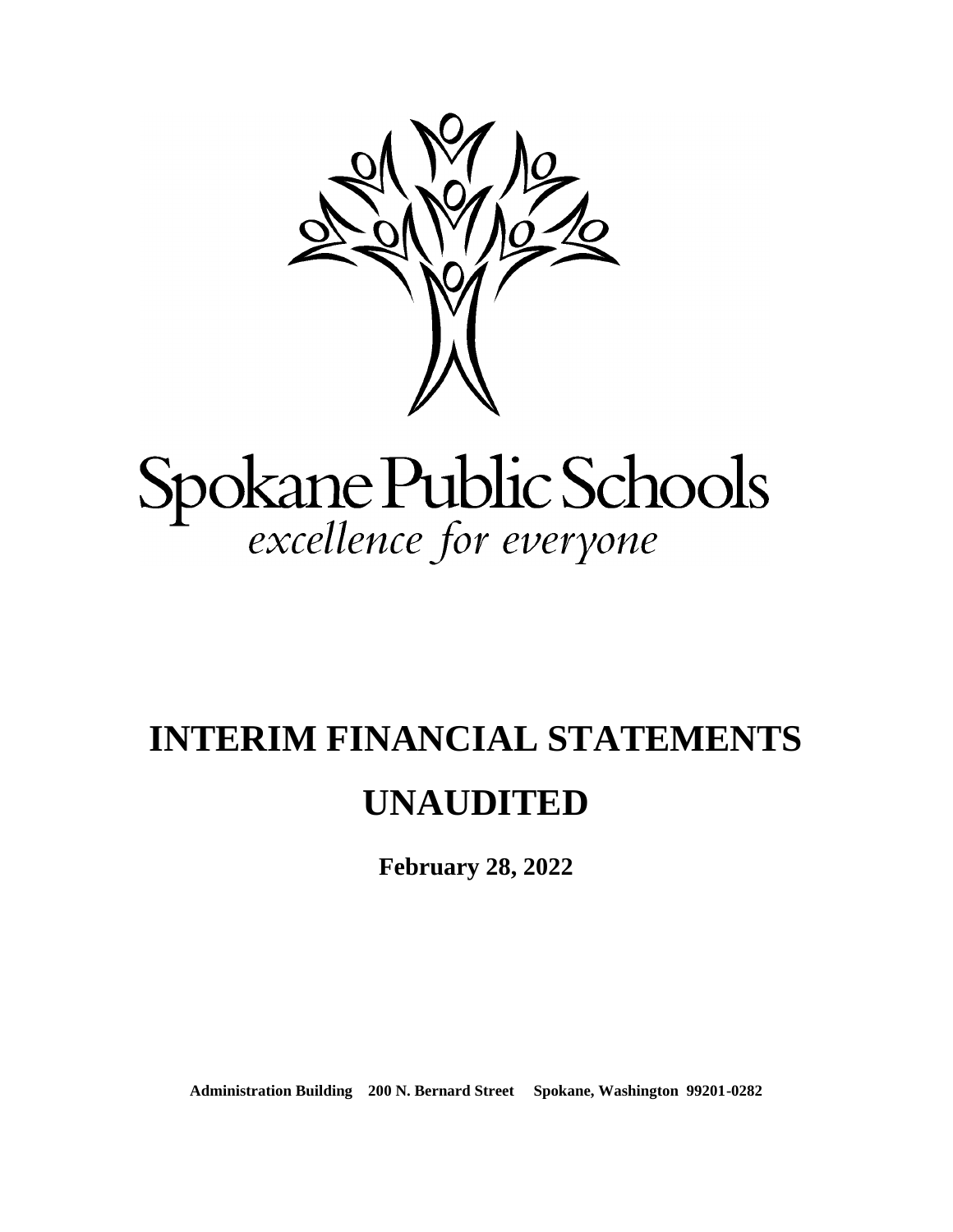# **Spokane Public Schools Comparative Financial Statements As of February 28, 2021 and 2022**

|                                      |                      | 2021-2022      |                   |
|--------------------------------------|----------------------|----------------|-------------------|
|                                      |                      | YTD            | <b>PERCENT</b>    |
|                                      | <b>BUDGET</b>        | <b>ACTUAL</b>  | <b>ACT TO BUD</b> |
| <b>General Fund</b>                  |                      |                |                   |
| Revenues & Other Sources             | \$<br>526,334,327 \$ | 226,435,893    | 43.02%            |
| <b>Expenditures &amp; Other Uses</b> | 533,888,239          | 243,548,678    | 45.62%            |
| <b>Capital Projects Fund</b>         |                      |                |                   |
| <b>Revenues &amp; Other Sources</b>  | 28,772,000           | (19, 815, 292) | (68.87%)          |
| <b>Expenditures &amp; Other Uses</b> | 157,079,000          | 46,441,814     | 29.57%            |
| <b>Debt Service Fund</b>             |                      |                |                   |
| <b>Revenues &amp; Other Sources</b>  | 65,809,000           | 28,294,238     | 42.99%            |
| <b>Expenditures &amp; Other Uses</b> | 69,000,000           | 55,856,352     | 80.95%            |
| <b>Associated Student Body Fund</b>  |                      |                |                   |
| Revenues & Other Sources             | 2,498,000            | 748,011        | 29.94%            |
| <b>Expenditures &amp; Other Uses</b> | 2,583,000            | 655,434        | 25.37%            |

|                                      |                   |      | 2020-2021     |                   |
|--------------------------------------|-------------------|------|---------------|-------------------|
|                                      |                   |      | YTD           | <b>PERCENT</b>    |
|                                      | <b>BUDGET</b>     |      | <b>ACTUAL</b> | <b>ACT TO BUD</b> |
| <b>General Fund</b>                  |                   |      |               |                   |
| Revenues & Other Sources             | \$<br>470,437,168 | - \$ | 207,425,934   | 44.09%            |
| <b>Expenditures &amp; Other Uses</b> | 482,137,168       |      | 214,341,607   | 44.46%            |
| <b>Capital Projects Fund</b>         |                   |      |               |                   |
| Revenues & Other Sources             | 162,782,000       |      | 2,656,822     | 1.63%             |
| <b>Expenditures &amp; Other Uses</b> | 195,002,000       |      | 38,701,247    | 19.85%            |
| <b>Debt Service Fund</b>             |                   |      |               |                   |
| Revenues & Other Sources             | 57,826,000        |      | 25,810,182    | 44.63%            |
| <b>Expenditures &amp; Other Uses</b> | 59,002,000        |      | 44,542,281    | 75.49%            |
| <b>Associated Student Body Fund</b>  |                   |      |               |                   |
| Revenues & Other Sources             | 2,702,000         |      | 184,289       | 6.82%             |
| <b>Expenditures &amp; Other Uses</b> | 2,596,000         |      | 154,921       | 5.97%             |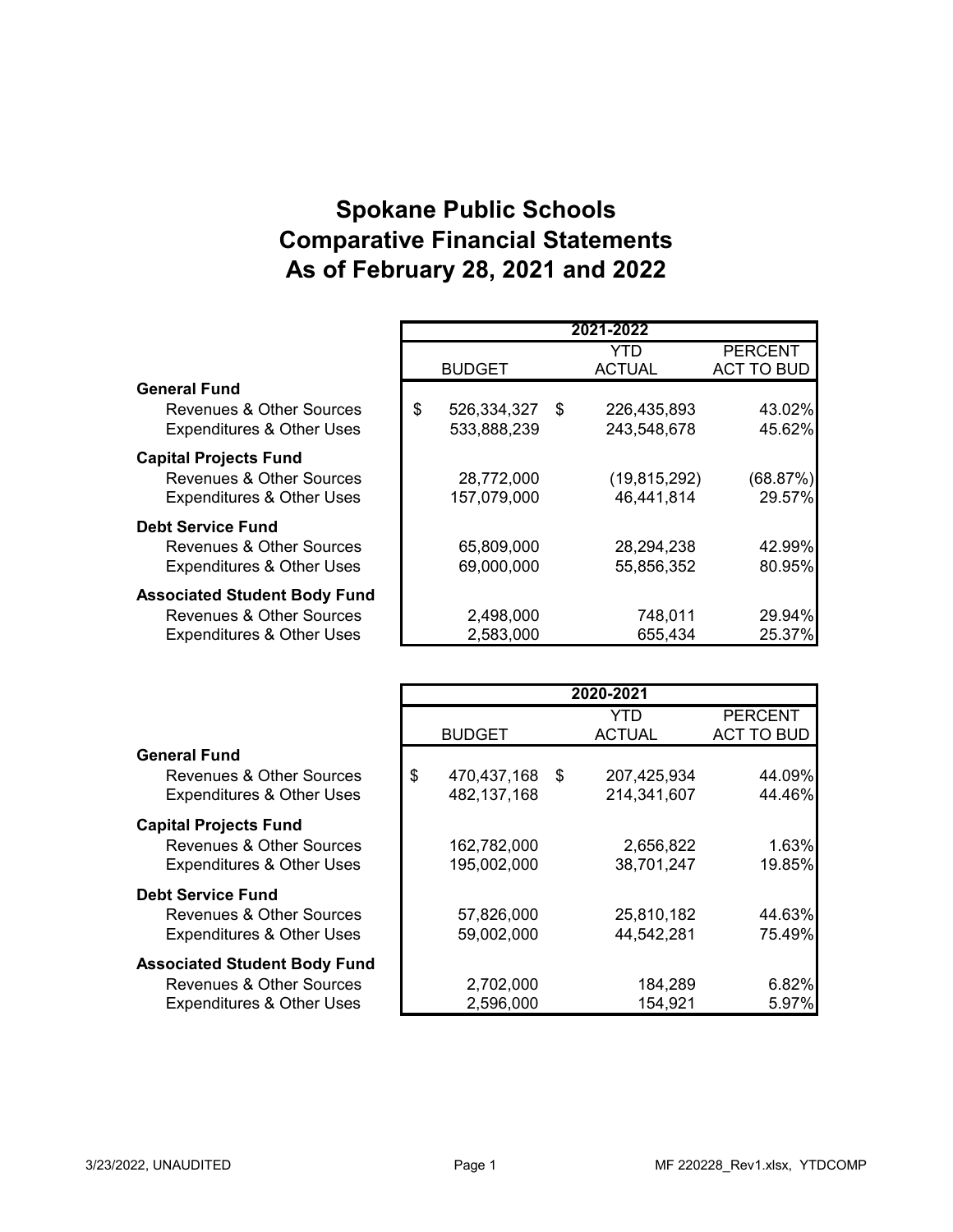#### **Spokane Public Schools Balance Sheet February 28, 2022**

|                                                     |                     | Capital                                                                           |                     | ASB&                  | Total              |
|-----------------------------------------------------|---------------------|-----------------------------------------------------------------------------------|---------------------|-----------------------|--------------------|
|                                                     | General             | Projects                                                                          | <b>Debt Service</b> | Trust                 | All                |
|                                                     | Fund                | Fund                                                                              | Fund                | Funds                 | Funds              |
| <b>Assets</b>                                       |                     |                                                                                   |                     |                       |                    |
| Imprest Fund                                        | \$<br>150,000.00 \$ |                                                                                   | \$                  | \$                    | \$<br>150,000.00   |
| <b>Warrants Outstanding</b>                         | (37,502,811.39)     | (467, 715.70)                                                                     |                     | (66, 215.93)          | (38,036,743.02)    |
| Cash with Fiscal Agent                              | 50,000.00           |                                                                                   |                     |                       | 50,000.00          |
| <b>Taxes Receivable</b>                             | 65,798,034.78       |                                                                                   | 58,709,333.83       | $\blacksquare$        | 124,507,368.61     |
| <b>Accounts Receivable</b>                          | 999,117.86          | 26,747.85                                                                         |                     | 445.00                | 1,026,310.71       |
| Due from Other Funds                                | 414,491.98          | 3,793,847.47                                                                      |                     |                       | 4,208,339.45       |
| Inventory - Supplies and Materials                  | 1,303,383.80        |                                                                                   |                     |                       | 1,303,383.80       |
| Inventory - Lunchrooms                              | 131, 153.99         |                                                                                   |                     |                       | 131,153.99         |
| Inventory - USDA Commodities                        | 283,032.50          |                                                                                   |                     |                       | 283,032.50         |
| <b>Prepaid Expenditures</b>                         | 3,765,424.90        |                                                                                   |                     |                       | 3,765,424.90       |
| Investments                                         | 75,089,622.02       | 136,824,145.80                                                                    | 6,250,264.32        | 2,265,922.94          | 220,429,955.08     |
|                                                     |                     |                                                                                   |                     |                       |                    |
| <b>Total Assets</b>                                 |                     | \$110,481,450.44 \$140,177,025.42 \$64,959,598.15 \$2,200,152.01 \$317,818,226.02 |                     |                       |                    |
| <b>Liabilities</b>                                  |                     |                                                                                   |                     |                       |                    |
| <b>Accounts Payable</b>                             | 1,467,834.81<br>\$  | \$<br>4,486,122.87                                                                | \$                  | \$<br>$(5.030.17)$ \$ | 5,948,927.51       |
| <b>Accrued Salaries and Adjustments</b>             | (171,000.00)        | (700.00)                                                                          |                     |                       | (171, 700.00)      |
| Payroll Deductions and Taxes Payable                | 6, 157, 254. 93     | 10,000.00                                                                         |                     |                       | 6,167,254.93       |
| Due to Other Funds                                  | 3,775,339.39        | 389,504.51                                                                        |                     | 43,495.55             | 4,208,339.45       |
| Deferred Revenues - Grants                          |                     |                                                                                   |                     |                       |                    |
| Deferred Revenues - Property Taxes                  | 64,858,864.37       |                                                                                   | 57,102,635.33       |                       | 121,961,499.70     |
| <b>Total Liabilities</b>                            | 76,088,293.50       | 4,884,927.38                                                                      | 57,102,635.33       | 38,465.38             | 138,114,321.59     |
|                                                     |                     |                                                                                   |                     |                       |                    |
| <b>Fund Balance and Reserves</b>                    |                     |                                                                                   |                     |                       |                    |
| Non-spendable Inventory and Prepaids                | 6,361,034.82        |                                                                                   |                     |                       | 6,361,034.82       |
| Non-Spendable Trust Principal                       |                     |                                                                                   |                     | 75,000.00             | 75,000.00          |
| Restricted for Fund Purpose                         |                     | 16,668,984.98                                                                     |                     | 2,078,018.37          | 18,747,003.35      |
| <b>Restricted for Debt Service</b>                  | 6,400,000.00        | 144,000.00                                                                        | 35,419,076.75       |                       | 41,963,076.75      |
| <b>Restricted for Skills Center</b>                 | 1,827,737.00        |                                                                                   |                     |                       | 1,827,737.00       |
| <b>Restricted for Self-insurance</b>                | 1,863,600.00        |                                                                                   |                     |                       | 1,863,600.00       |
| <b>Restricted for Bond Proceeds</b>                 |                     | 132,824,482.29                                                                    |                     |                       | 132,824,482.29     |
| <b>Restricted for State Match</b>                   |                     | 51,911,736.79                                                                     |                     |                       | 51,911,736.79      |
| Assigned to Other Items                             | 7,680,813.92        |                                                                                   |                     |                       | 7,680,813.92       |
| Unassigned Fund Balance                             | 4,837,461.70        |                                                                                   |                     | (118, 621.60)         | 4,718,840.10       |
| Assigned Minimum Fund Balance                       | 22,535,295.37       |                                                                                   |                     |                       | 22,535,295.37      |
| <b>Total Beginning Fund Balance</b>                 | 51,505,942.81       | 201,549,204.06                                                                    | 35,419,076.75       | 2,034,396.77          | 290,508,620.39     |
| Revenues                                            | 226,435,892.62      | (19, 815, 291.66)                                                                 | 28,294,237.94       | 813,901.42            | 235,728,740.32     |
| Expenditures                                        | 243,548,678.49      | 46,441,814.36                                                                     | 55,856,351.87       | 686,611.56            | 346,533,456.28     |
| Revenues Over/(Under) Expenditures                  | (17, 112, 785.87)   | (66, 257, 106.02)                                                                 | (27,562,113.93)     | 127,289.86            | (110, 804, 715.96) |
| <b>Total Fund Balance</b>                           | 34,393,156.94       | 135,292,098.04                                                                    | 7,856,962.82        | 2,161,686.63          | 179,703,904.43     |
| <b>Total Liabilities &amp; Interim Fund Balance</b> |                     |                                                                                   | \$64,959,598.15     | \$2,200,152.01        | \$317,818,226.02   |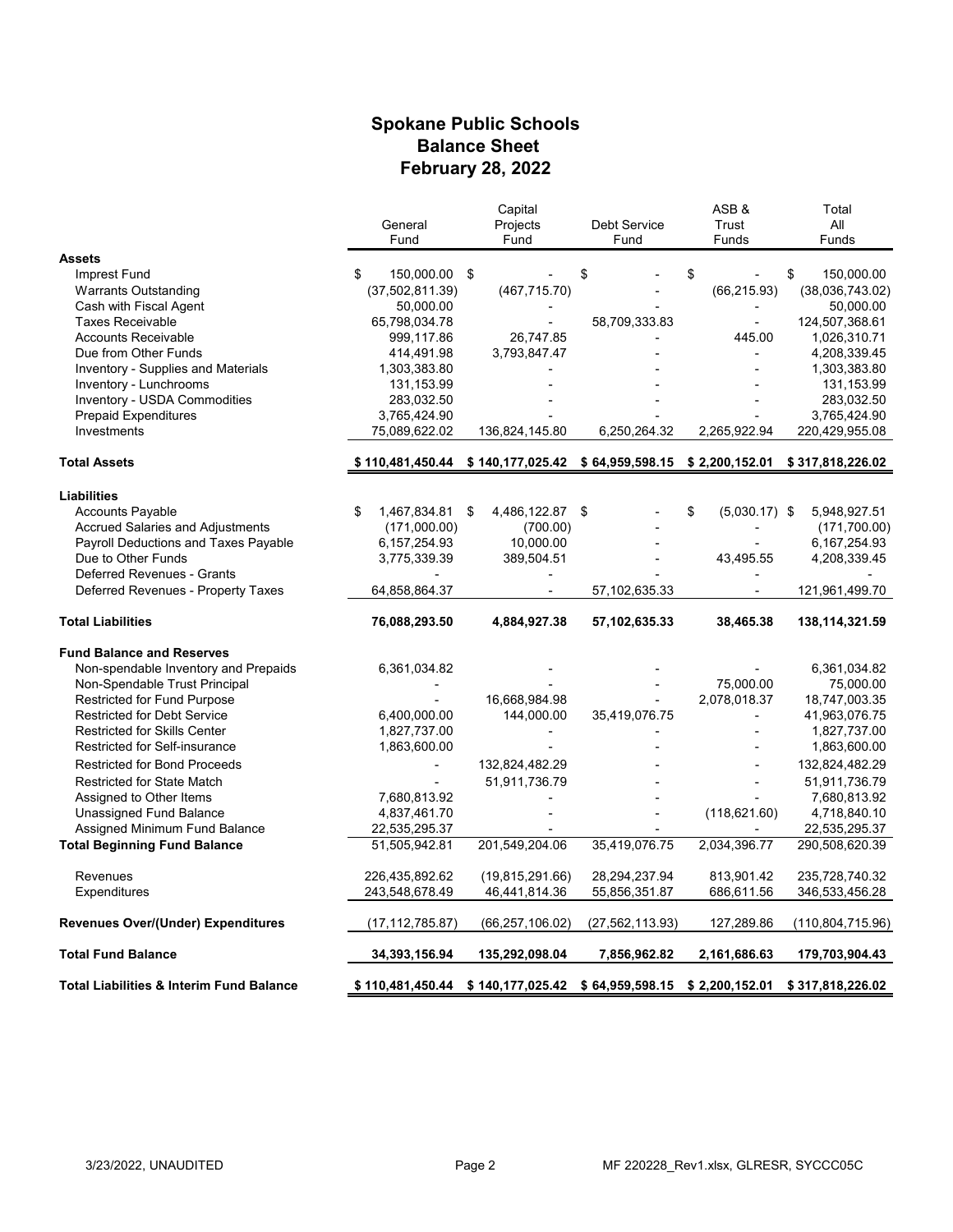#### **Spokane Public Schools Statement of Revenues, Expenditures and Fund Balance February 28, 2022**

|                                                   |                   | Capital           |                     | ASB&           | Total               |  |
|---------------------------------------------------|-------------------|-------------------|---------------------|----------------|---------------------|--|
|                                                   | General           | Projects          | <b>Debt Service</b> | Trust          | All                 |  |
|                                                   | Fund              | Fund              | Fund                | Funds          | Funds               |  |
| <b>Revenues</b>                                   |                   |                   |                     |                |                     |  |
| Local Taxes                                       | \$16,501,091.53   | \$                | 28,215,348.91 \$    |                | 44,716,440.44<br>\$ |  |
| Local Non-Tax                                     | 4,304,467.33      | 545,830.02        | 78.889.03           | 812,927.42     | 5,742,113.80        |  |
| State Funds - General                             | 128,231,760.27    |                   |                     |                | 128,231,760.27      |  |
| State Funds - Special                             | 38, 355, 113. 37  | (20, 361, 834.34) |                     |                | 17,993,279.03       |  |
| <b>Federal Funds</b>                              | 36,177,096.01     | 712.66            |                     |                | 36,177,808.67       |  |
| <b>Other School Districts</b>                     | 2,032,757.76      |                   |                     |                | 2,032,757.76        |  |
| Other Agencies/Associations                       | 824,851.98        |                   |                     | 974.00         | 825,825.98          |  |
| <b>Other Financing Sources</b>                    | 8,754.37          |                   |                     |                | 8,754.37            |  |
| <b>Total Revenues and Other Financing Sources</b> | 226,435,892.62    | (19, 815, 291.66) | 28,294,237.94       | 813,901.42     | 235,728,740.32      |  |
| <b>Expenditures</b>                               |                   |                   |                     |                |                     |  |
| <b>Basic Instruction</b>                          | 124,313,878.85    |                   |                     |                | 124,313,878.85      |  |
| <b>Federal Special Purpose</b>                    | 17,311,712.87     |                   |                     |                | 17,311,712.87       |  |
| <b>Special Education</b>                          | 32,870,969.33     |                   |                     |                | 32,870,969.33       |  |
| Pro-Tech Education                                | 6,492,069.10      |                   |                     |                | 6,492,069.10        |  |
| <b>Skills Center</b>                              | 1,693,559.17      |                   |                     |                | 1,693,559.17        |  |
| <b>Compensatory Education</b>                     | 17,644,902.56     |                   |                     |                | 17,644,902.56       |  |
| Other Instructional Programs                      | 1,339,314.71      |                   |                     |                | 1,339,314.71        |  |
| <b>Community Services</b>                         | 4,990,520.52      |                   |                     |                | 4,990,520.52        |  |
| <b>Support Services</b>                           | 36,891,751.38     |                   |                     |                | 36,891,751.38       |  |
| <b>Other Expenditures</b>                         |                   | 46,441,814.36     | 55,856,351.87       | 686,611.56     | 102,984,777.79      |  |
| <b>Total Expenditures</b>                         | 243,548,678.49    | 46,441,814.36     | 55,856,351.87       | 686,611.56     | 346,533,456.28      |  |
| <b>Total Beginning Fund Balance</b>               | 51,505,942.81     | 201,549,204.06    | 35,419,076.75       | 2,034,396.77   | 290,508,620.39      |  |
| <b>Excess Revenues/Other Financing Sources</b>    |                   |                   |                     |                |                     |  |
| <b>Over/under Expenditures and Other Uses</b>     | (17, 112, 785.87) | (66, 257, 106.02) | (27, 562, 113.93)   | 127,289.86     | (110, 804, 715.96)  |  |
| <b>Ending Interim Fund Balance</b>                | \$34,393,156.94   | \$135,292,098.04  | 7,856,962.82<br>S   | \$2,161,686.63 | \$179,703,904.43    |  |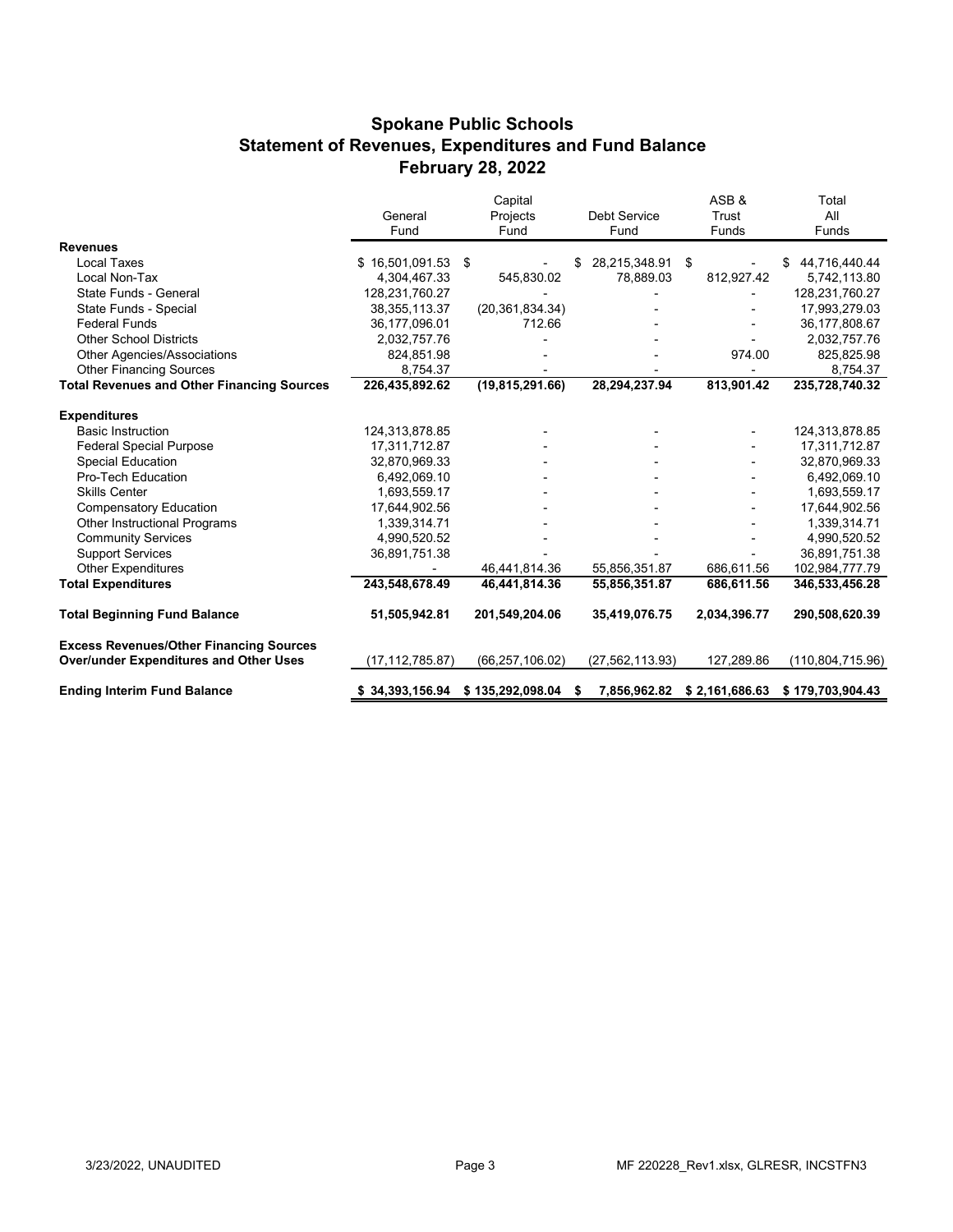#### **Spokane Public Schools General Fund Revenues and Other Financing Sources February 28, 2022 Budget Status Report**

|                                                   | Revised          | Actual<br>For    | Actual<br>For                                   |                |        |
|---------------------------------------------------|------------------|------------------|-------------------------------------------------|----------------|--------|
|                                                   | Budget           | Month            | Year                                            | <b>Balance</b> | %      |
| 1100 Local Property Taxes                         | 52,575,740.00    | \$<br>153,928.15 | \$<br>16,501,001.32 \$                          | 36,074,738.68  | 31.4   |
| 1000 Total Local Taxes                            | 52,575,740.00    | 153,928.15       | 16,501,091.53                                   | 36,074,648.47  | 31.4   |
| 2100 Tuitions and Fees, Unassigned                | 2,975,800.00     | 109,721.46       | 1,188,895.90                                    | 1,786,904.10   | 40.0   |
| 2200 Sale of Goods, Supplies and Services         | 8,596,911.00     | 441,566.97       | 2,706,129.78                                    | 5,890,781.22   | 31.5   |
| 2300 Investment Earnings                          | 427,550.00       | 19,775.34        | 153,332.34                                      | 274,217.66     | 35.9   |
| 2500 Gifts and Donations                          | 410,366.00       | 3,840.13         | 99,348.59                                       | 311,017.41     | 24.2   |
| 2600 Fines and Damages                            | 47,383.00        | 8,203.89         | 21,142.37                                       | 26,240.63      | 44.6   |
| 2700 Rentals                                      | 639,516.00       | 15,429.14        | 83,098.67                                       | 556,417.33     | 13.0   |
| 2800 Insurance Recoveries                         | 2,012.00         |                  |                                                 | 2,012.00       | $\sim$ |
| 2900 Local Nontax, Unassigned                     | 270,211.00       | 22,222.24        | 52,519.68                                       | 217,691.32     | 19.4   |
| 2000 Total Local Nontax                           | 13,369,749.00    | 620,759.17       | 4,304,467.33                                    | 9,065,281.67   | 32.2   |
| 3100 Apportionment                                | 272,764,154.00   | 23,073,636.18    | 125,039,430.35                                  | 147,724,723.65 | 45.8   |
| 3300 Local Effort Assistance                      | 9,145,073.00     |                  | 3,192,329.92                                    | 5,952,743.08   | 34.9   |
| 3000 Total State, General Purpose                 | 281,909,227.00   | 23,073,636.18    | 128,231,760.27                                  | 153,677,466.73 | 45.5   |
| 4100 Special Purpose, Unassigned                  | 82,389,302.00    | 6,376,123.43     | 36,600,409.93                                   | 45,788,892.07  | 44.4   |
| 4300 Other State Agencies, Unassigned             | 4,506,992.00     | (773, 751.06)    | 1,754,703.44                                    | 2,752,288.56   | 38.9   |
| 4000 Total State, Special Purpose                 | 86,896,294.00    | 5,602,372.37     | 38, 355, 113. 37                                | 48,541,180.63  | 44.1   |
| 6100 Special Purpose, OSPI, Unassigned            | 82,433,939.00    | 5,384,727.81     | 33, 144, 205. 45                                | 115,578,144.45 | 40.2   |
| 6200 Direct Special Purpose Grants                | 286,970.00       | 63,916.42        | 99,115.18                                       | 187,854.82     | 34.5   |
| 6300 Fed Other Agency Grants                      | 5,634,751.00     | 1,256,989.99     | 2,291,622.59                                    | 3,343,128.41   | 40.7   |
| 6900 Federal Noncash Items                        | 1,083,131.00     | 91,883.53        | 642,152.79                                      | 440,978.21     | 59.3   |
| 6000 Total Federal, Special Purpose               | 89,438,791.00    | 6,797,517.75     | 36,177,096.01                                   | 119,550,105.89 | 40.4   |
| 7100 Other School District Program Participation  | 1,295,247.00     | 21,654.50        | 2,032,757.76                                    | (737, 510.76)  | 156.9  |
| 7300 Nonhigh Participation                        | 6,665.00         |                  |                                                 | 6,665.00       |        |
| 7000 Total Revenues, Other School Districts       | 1,301,912.00     | 21,654.50        | 2,032,757.76                                    | (730, 845.76)  | 156.1  |
| 8100 Other Agency & Association Grants            | 812,434.00       | 990.00           | 824,851.98                                      | (12, 417.98)   | 101.5  |
| 8000 Total Revenue, Other Agencies/Associations   | 812,434.00       | 990.00           | 824,851.98                                      | (12, 417.98)   | 101.5  |
| 9300 Sale of Equipment                            | 30,180.00        | 2,132.50         | 8,754.37                                        | 21,425.63      | 29.0   |
| 9000 Total Other Financing Sources                | 30,180.00        | 2,132.50         | 8,754.37                                        | 21,425.63      | 29.0   |
| <b>Total Revenues and Other Financing Sources</b> | \$526,334,327.00 | \$               | 36,272,990.62 \$226,435,892.62 \$299,898,434.38 |                | 43.0   |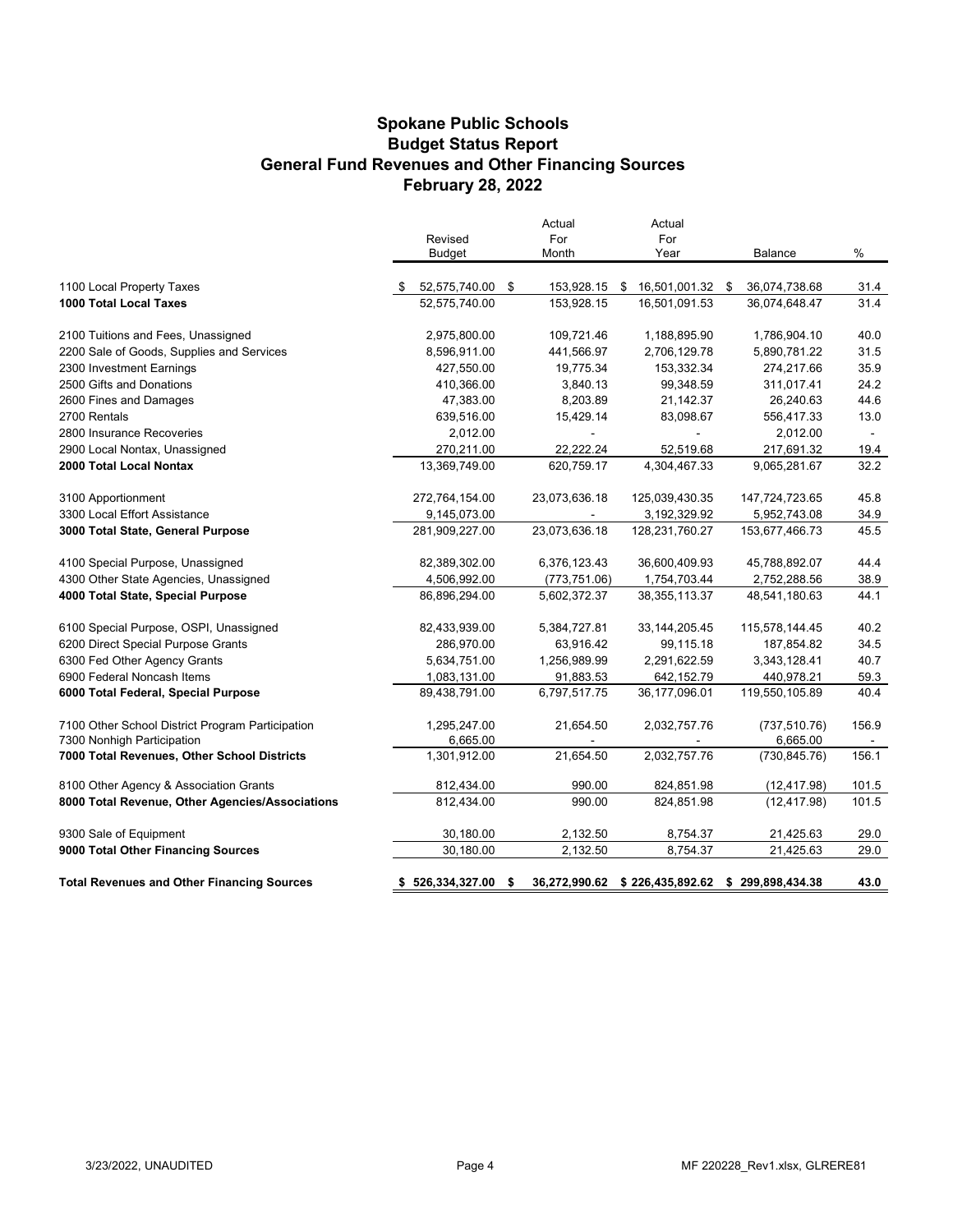#### **Budget Status Report General Fund Expenditures by Program Spokane Public Schools February 28, 2022**

|                                               |                             | Actual                    | Actual                         |                    |                             |               |
|-----------------------------------------------|-----------------------------|---------------------------|--------------------------------|--------------------|-----------------------------|---------------|
|                                               | Revised                     | For                       | For                            |                    |                             |               |
| Program                                       | Budget                      | Month                     | Year                           | Encumb.            | Balance                     | %             |
| 01 Basic Education                            | \$250,518,644.00            | 20,605,694.45<br>\$       | \$118,372,625.40               | 5,047,402.05<br>\$ | \$127,098,616.55            | 49.3          |
| 02 Alternative Learning Experience            | 10,038,856.00               | 995,851.85                | 5,803,641.11                   | 35,193.46          | 4,200,021.43                | 58.2          |
| 03 Open Doors Program                         | 726,259.00                  |                           | 137,612.34                     | 1,501,003.14       | (912, 356.48)               | 225.6         |
| 01 Total                                      | 261,283,759.00              | 21,601,546.30             | 124,313,878.85                 | 6,583,598.65       | 130,386,281.50              | 50.1          |
| 12 Fed Stimulus, School Improvement           | 20,175,252.00               | 528,726.92                | 9,003,935.00                   | 4,499,107.70       | 6,672,209.30                | 66.9          |
| 13 State Fiscal Stabilization Funds           | 6,920,774.00                | 197,288.77                | 1,068,299.60                   |                    | 5,852,474.40                | 15.44         |
| 14 Federal Stimulus, IDEA                     | 14,245,576.00               | 1,285,441.18              | 7,174,291.42                   |                    | 7,071,284.58                | 50.4          |
| 19 Federal Stimulus, Other Monies<br>10 Total | 351,870.00<br>41,693,472.00 | 46,634.39<br>2,058,091.26 | 65,186.85<br>17,311,712.87     | 4,499,107.70       | 286,683.15<br>19,882,651.43 | 18.5<br>52.31 |
|                                               |                             |                           |                                |                    |                             |               |
| 21 Special Ed, Basic, State                   | 60,850,908.00               | 4,863,567.84              | 28,758,831.60                  | 1,945,501.21       | 30,146,575.19               | 50.5          |
| 23 Special Ed, ARP, Federal                   | 1,611,643.00                | 147,894.90                | 842,530.97                     |                    | 769,112.03                  | 52.3          |
| 24 Special Ed, Supp, Federal                  | 6,353,462.00                | 587,803.09                | 3,269,606.76                   |                    | 3,083,855.24                | 51.5          |
| 20 Total                                      | 68,816,013.00               | 5,599,265.83              | 32,870,969.33                  | 1,945,501.21       | 33,999,542.46               | 50.6          |
| 31 CTE, Basic, State                          | 10,483,099.00               | 920,098.67                | 5,406,287.43                   | 14,340.33          | 5,062,471.24                | 51.7          |
| 34 CTE, MS Basic, State                       | 2,136,648.00                | 175,082.51                | 1,025,628.83                   | 345,415.50         | 765,603.67                  | 64.2          |
| 38 CTE, Federal                               | 240,680.00                  | 2,400.00                  | 59,296.84                      | 105,765.52         | 75,617.64                   | 68.6          |
| 39 CTE, Other Categories                      | 10,060.00                   | 200.00                    | 856.00                         |                    | 9,204.00                    | 8.5           |
| 30 Total                                      | 12,870,487.00               | 1,097,781.18              | 6,492,069.10                   | 465,521.35         | 5,912,896.55                | 54.1          |
| 45 Skills Center, Basic, State                | 4,328,237.00                | 273,256.28                | 1,668,368.00                   | 44,829.31          | 2,615,039.69                | 39.6          |
| 46 Skills Center, Federal                     | 67,231.00                   | 9,245.74                  | 25,191.17                      | 1,938.02           | 40,101.81                   | 40.4          |
| 47 Skill Center, Facility Upgrades            | 60,600.00                   |                           |                                |                    | 60,600.00                   |               |
| 40 Total                                      | 4,456,068.00                | 282,502.02                | 1,693,559.17                   | 46,767.33          | 2,715,741.50                | 39.1          |
| 51 Disadvantaged, Federal                     | 12,572,385.00               | 1,023,100.90              | 5,725,152.77                   | 92,237.15          | 6,754,995.08                | 46.3          |
| 52 School Improvement, Federal                | 1,882,783.00                | 109,499.17                | 673,940.48                     | 17,190.00          | 1,191,652.52                | 36.7          |
| 55 Learning Assistance, State                 | 16,594,603.00               | 1,366,461.31              | 7,509,482.44                   | 64,521.00          | 9,020,599.56                | 45.6          |
| 58 Special and Pilot Programs                 | 5,055,357.00                | 41,832.57                 | 268,207.33                     | 4,584.00           | 4,782,565.67                | 5.4           |
| 50 Total                                      | 36,105,128.00               | 2,540,893.95              | 14,176,783.02                  | 178,532.15         | 21,749,812.83               | 39.8          |
| 64 Language Enhancement Program               | 286,269.00                  | 15,711.38                 | 101,555.47                     |                    | 184,713.53                  | 35.5          |
| 65 English Language Learners, State           | 6,749,902.00                | 539,370.27                | 3,140,085.72                   | 43,401.89          | 3,566,414.39                | 47.2          |
| 68 Indian Ed, Federal DOE                     | 236,825.00                  | 9,168.97                  | 73,061.46                      |                    | 163,763.54                  | 30.9          |
| 69 Compensatory, Other                        | 989,111.00                  | 31,228.22                 | 153,416.89                     | 74,494.64          | 761,199.47                  | 23.0          |
| 60 Total                                      | 8,262,107.00                | 595,478.84                | 3,468,119.54                   | 117,896.53         | 4,676,090.93                | 43.4          |
| 73 Summer School                              | 263,015.00                  | 404.96                    | 1,410.55                       |                    | 261,604.45                  | 0.5           |
| 74 Highly Capable                             | 1,903,004.00                | 168,006.10                | 939,468.28                     | 11,473.62          | 952,062.10                  | 50.0          |
| 79 Instructional Programs, Other              | 1,846,270.00                | 64,892.64                 | 398,435.88                     | 800.00             | 1,447,034.12                | 21.6          |
| 70 Total                                      | 4,012,289.00                | 233,303.70                | 1,339,314.71                   | 12,273.62          | 2,660,700.67                | 33.7          |
| 86 Community Schools                          | 8,018.00                    |                           |                                |                    | 8,018.00                    |               |
| 88 Childcare Programs                         | 6,677,210.00                | 454,459.95                | 2,575,352.61                   | 162,803.26         | 3,939,054.13                | 41.0          |
| 89 Other Community Services                   | 7,074,586.00                | 398,488.97                | 2,415,167.91                   | 72,773.40          | 4,586,644.69                | 35.2          |
| 80 Total                                      | 13,759,814.00               | 852,948.92                | 4,990,520.52                   | 235,576.66         | 8,533,716.82                | 38.0          |
| 97 District Wide Support                      | 52,307,928.00               | 3,997,584.16              | 23,369,665.73                  | 3,674,075.29       | 25,264,186.98               | 51.7          |
| 98 Nutrition Services                         | 15,749,330.00               | 1,315,968.05              | 8,089,623.05                   | 4,350,958.17       | 3,308,748.78                | 79.0          |
| 99 Transportation                             | 14,571,844.00               | 1,020,460.00              | 5,432,462.60                   | 9,842,470.11       | (703,088.71)                | 104.8         |
| 90 Total                                      | 82,629,102.00               | 6,334,012.21              | 36,891,751.38                  | 17,867,503.57      | 27,869,847.05               | 66.3          |
| <b>Total Program Expenditures</b>             | \$533,888,239.00            | s.                        | 41,195,824.21 \$243,548,678.49 | \$ 31,952,278.77   | \$258,387,281.74            | 51.6          |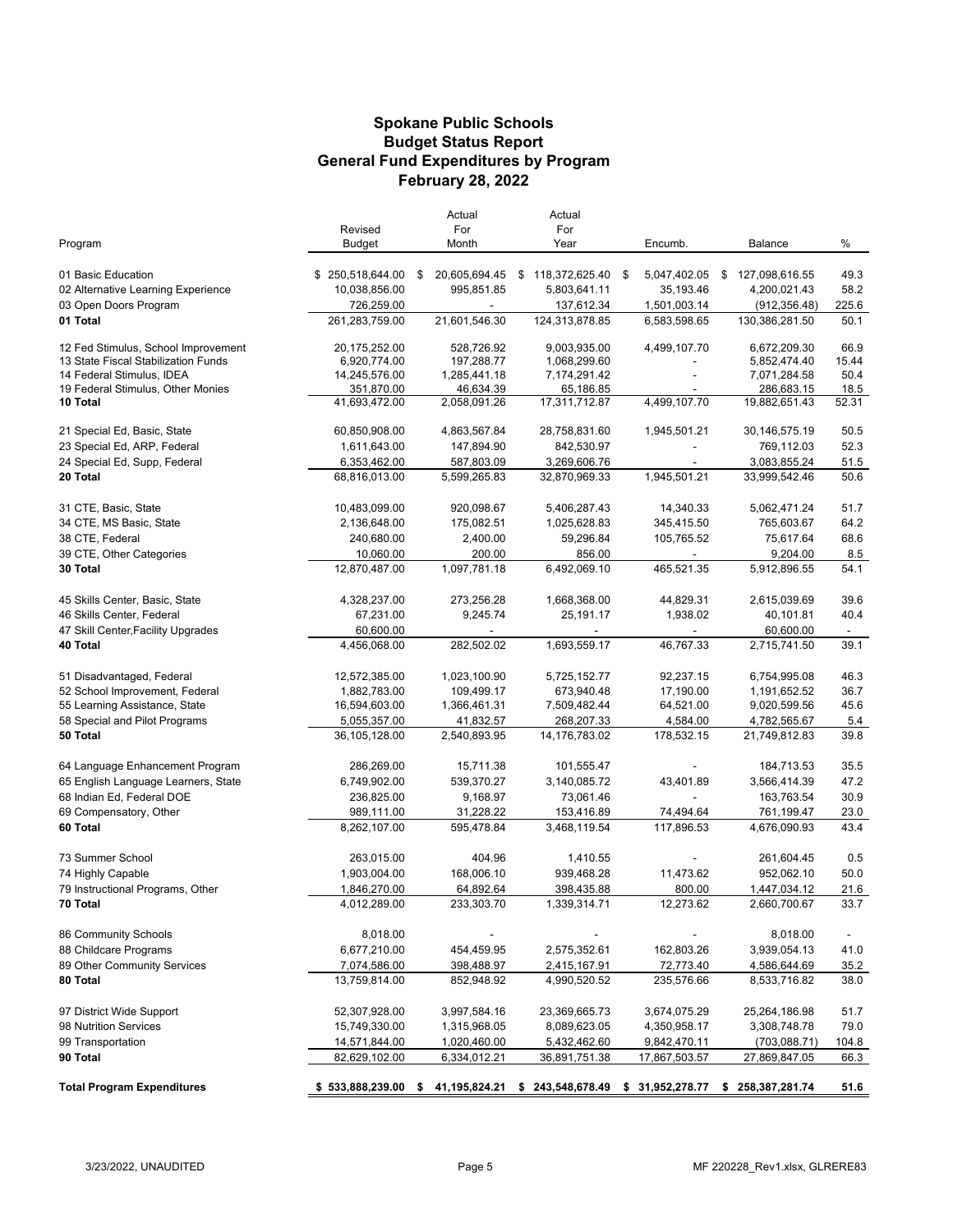#### **Spokane Public Schools General Fund Expenditures by Activity February 28, 2022 Budget Status Report**

| Activity                                   | Revised<br><b>Budget</b> |      | Actual<br>For<br>Month | Actual<br>For<br>Year |    | Encumb.                  | Balance              | $\%$    |
|--------------------------------------------|--------------------------|------|------------------------|-----------------------|----|--------------------------|----------------------|---------|
|                                            |                          |      |                        |                       |    |                          |                      |         |
| 11 Board of Directors                      | \$<br>1,773,396.00 \$    |      | 133,943.99             | \$<br>552,361.42 \$   |    | 372,728.72 \$            | 848,305.86           | 52.2    |
| 12 Superintendent's Office                 | 638,170.00               |      | 186, 143.29            | 400,209.82            |    |                          | 237,960.18           | 62.7    |
| 13 Business Office                         | 3,389,890.00             |      | 254,935.96             | 1,427,816.87          |    | 43.346.21                | 1,918,726.92         | 43.4    |
| 14 Human Resources                         | 4,447,388.00             |      | 262,664.56             | 1,852,828.03          |    | 147,107.10               | 2,447,452.87         | 45.0    |
| 15 Public Relations                        | 884,338.00               |      | 77.486.40              | 335,299.77            |    | 73,684.70                | 475,353.53           | 46.3    |
| 21 Supervision                             | 9,779,573.00             |      | 695,880.69             | 4,194,049.29          |    | 23,110.97                | 5,562,412.74         | 43.1    |
| 22 Learning Resources                      | 5,523,125.00             |      | 91,695.11              | 558,939.47            |    | 1,066.97                 | 4,963,118.56         | 10.1    |
| 23 Principal's Office                      | 29,097,213.00            |      | 2,296,544.18           | 14, 164, 857. 10      |    | 20,160.80                | 14,912,195.10        | 48.8    |
| 24 Guidance and Counseling                 | 17,523,885.00            |      | 1,516,097.65           | 9,028,313.15          |    | 207, 157.54              | 8,288,414.31         | 52.7    |
| 25 Pupil Management and Safety             | 2,589,758.00             |      | 185,427.65             | 1,138,064.34          |    |                          | 1,451,693.66         | 43.9    |
| 26 Health and Related Services             | 18,946,125.00            |      | 1,579,749.65           | 9,037,068.50          |    | 283,380.53               | 9,625,675.97         | 49.2    |
| 27 Teaching                                | 309,190,160.00           |      | 25,586,307.97          | 144,405,471.65        |    | 7,326,910.33             | 157,457,778.02       | 49.1    |
| 28 Extra Curricular                        | 8,040,789.00             |      | 560,365.77             | 3,584,100.25          |    | 413,057.11               | 4,043,631.64         | 49.7    |
| 31 Instructional Professional Developement | 18,739,674.00            |      | 1,169,847.24           | 5,877,773.81          |    | 171,283.85               | 12,690,616.34        | 32.3    |
| 32 Instructional Technology                | 12,696,269.00            |      | 344,148.50             | 7,360,101.61          |    | 5,282,979.11             | 53,188.28            | 99.6    |
| 33 Curriculum                              | 6,365,538.00             |      | 21,069.48              | 2,264,917.76          |    | 121,033.71               | 3,979,586.53         | 37.5    |
| 34 State Prof Development                  | 3,670,693.00             |      | 272,319.16             | 1,661,794.37          |    | $\blacksquare$           | 2,008,898.63         | 45.3    |
| 41 Nutrition Services Supervision          | 1,125,233.00             |      | 62,732.64              | 525,967.55            |    | 5,079.88                 | 594,185.57           | 47.2    |
| 42 Food                                    | 6,474,907.00             |      | 656,896.60             | 3,717,777.39          |    | 3,659,619.56             | (902, 489.95)        | 113.9   |
| 44 Operations                              | 8,937,182.00             |      | 602,534.81             | 3,885,725.64          |    | 686,258.73               | 4,365,197.63         | 51.2    |
| 49 Food Services Transfers                 | (787, 992.00)            |      | (6, 196.00)            | (39, 847.53)          |    | $\overline{\phantom{0}}$ | (748, 144.47)        | 5.1     |
| 51 Transportation Supervision              | 428,770.00               |      | 54,314.50              | 223,099.89            |    | 87,200.00                | 118,470.11           | 72.4    |
| 52 Operation of Buses                      | 12,961,395.00            |      | 927,661.85             | 4,866,206.92          |    | 9,755,270.11             | (1,660,082.03)       | 112.8   |
| 61 Maintenance Supervision                 | 1,170,641.00             |      | 110,217.93             | 531.798.75            |    | 35,843.75                | 602,998.50           | 48.5    |
| 62 Grounds Maintenance                     | 1,051,565.00             |      | 58,359.84              | 333,232.71            |    | 17,269.87                | 701,062.42           | 33.3    |
| 63 Operation of Plant                      | 15,224,021.00            |      | 1,100,825.88           | 6,799,103.56          |    | 291,076.37               | 8,133,841.07         | 46.6    |
| 64 Maintenance of Plant and Equipment      | 8,622,430.00             |      | 577,875.74             | 3,505,672.54          |    | 588,026.70               | 4,528,730.76         | 47.5    |
| 65 Utilities                               | 6,677,331.00             |      | 715,564.98             | 2,974,242.89          |    | 407,570.47               | 3,295,517.64         | 50.7    |
| 67 Plant Security                          | 948,802.00               |      | 47,243.25              | 393,009.90            |    | 100,408.80               | 455,383.30           | 52.0    |
| 68 Insurance                               | 2,365,061.00             |      | 1,641.07               | 1,160,842.96          |    | 1,028,216.00             | 176,002.04           | 92.6    |
| 72 Information Systems                     | 4,656,825.00             |      | 373,147.44             | 2,536,945.02          |    | 380,832.28               | 1,739,047.70         | 62.7    |
| 73 Printing                                | 365,603.00               |      | 9,216.30               | 210,492.19            |    | 212,568.72               | (57, 457.91)         | 115.7   |
| 74 Warehousing and Distributing            | 1,002,445.00             |      | 69,056.98              | 401,123.31            |    | 11,006.39                | 590,315.30           | 41.1    |
| 75 District Motor Pool                     | (88, 819.00)             |      | 29,287.55              | 185,452.83            |    | 100,245.20               | (374, 517.03)        | (321.7) |
| 91 Public Activities                       | 9,456,855.00             |      | 570,815.60             | 3,493,864.76          |    | 98,778.29                | 5,864,211.95         | 38.0    |
| <b>Total All Activities</b>                | \$<br>533,888,239.00     | - \$ | 41,195,824.21          | \$<br>243,548,678.49  | s. | 31,952,278.77            | \$<br>258,387,281.74 | 51.6    |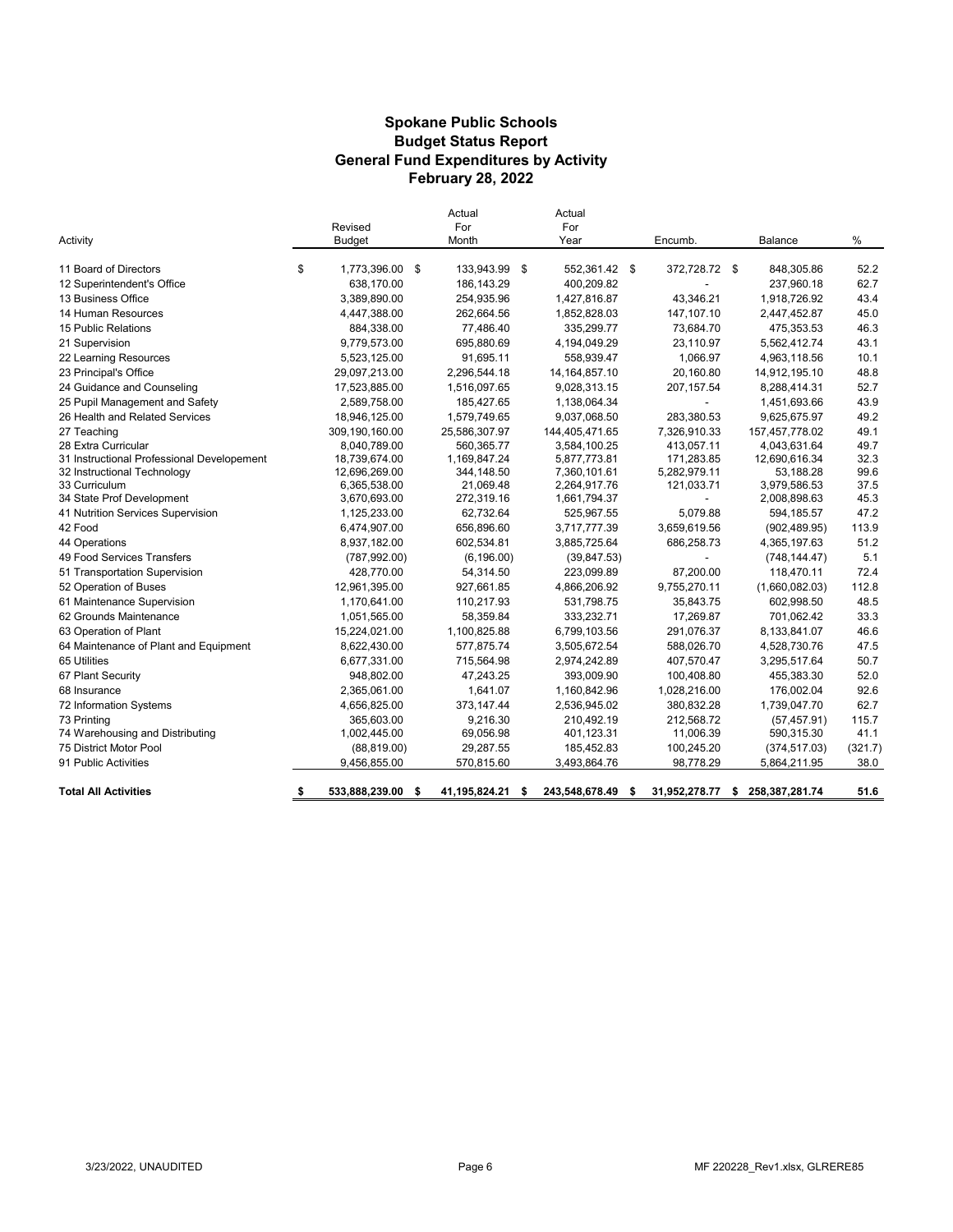#### **Budget Status Report General Fund Expenditures by Object Spokane Public Schools February 28, 2022**

| Object                       | Revised<br><b>Budget</b> |   | Actual<br>For<br>Month |   | Actual<br>For<br>Year | Encumb.                  | <b>Balance</b>     | %    |
|------------------------------|--------------------------|---|------------------------|---|-----------------------|--------------------------|--------------------|------|
| 0 Debit Transfer             | \$<br>2.777.488.00 \$    |   | 64.289.87              | S | 216.535.54 \$         | $\blacksquare$           | \$<br>2.560.952.46 | 7.8  |
| 1 Credit Transfer            | (2,776,655.00)           |   | (64, 289.87)           |   | (216, 535.54)         | $\overline{\phantom{a}}$ | (2,560,119.46)     | 7.8  |
| 2 Certificated Salaries      | 247.802.026.00           |   | 21.673.694.05          |   | 120.270.382.47        | $\overline{\phantom{0}}$ | 127.531.643.53     | 48.5 |
| 3 Classified Salaries        | 74.797.877.00            |   | 5.614.357.30           |   | 34,537,945.08         | ٠                        | 40.259.931.92      | 46.2 |
| 4 Employee Benefits          | 124.094.238.00           |   | 9.895.172.98           |   | 57.250.592.73         | ۰                        | 66.843.645.27      | 46.1 |
| 5 Supplies and Materials     | 41,003,826.00            |   | 1.484.783.31           |   | 15.008.747.80         | 10.887.309.79            | 15.107.768.41      | 63.2 |
| <b>7 Contracted Services</b> | 44.705.256.00            |   | 2.497.179.39           |   | 16,246,944.95         | 20.845.497.51            | 7.612.813.54       | 83.0 |
| 8 Travel                     | 694.973.00               |   | 14.937.91              |   | 74.960.38             |                          | 620.012.62         | 10.8 |
| 9 Capital Outlay             | 789.210.00               |   | 15,699.27              |   | 159,105.08            | 219,471.47               | 410.633.45         | 48.0 |
| <b>Total All Objects</b>     | \$533.888.239.00         | S | 41.195.824.21          |   | \$243,548,678.49      | \$31.952.278.77          | \$258.387.281.74   | 51.6 |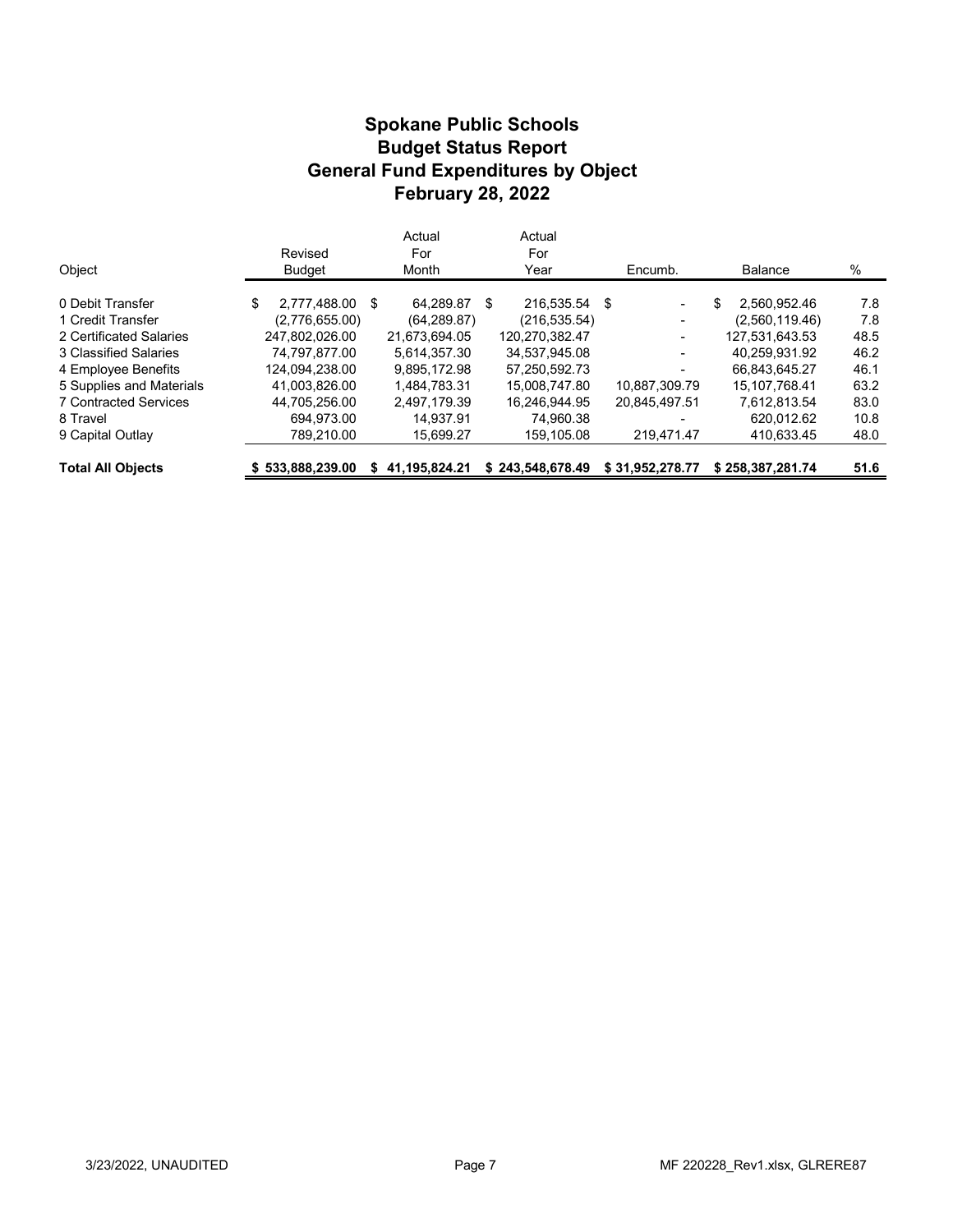#### SPOKANE PUBLIC SCHOOLS - 2021-22 Cumulative Revenues Budget vs. Actual (Budget based on 2 yr monthly history)

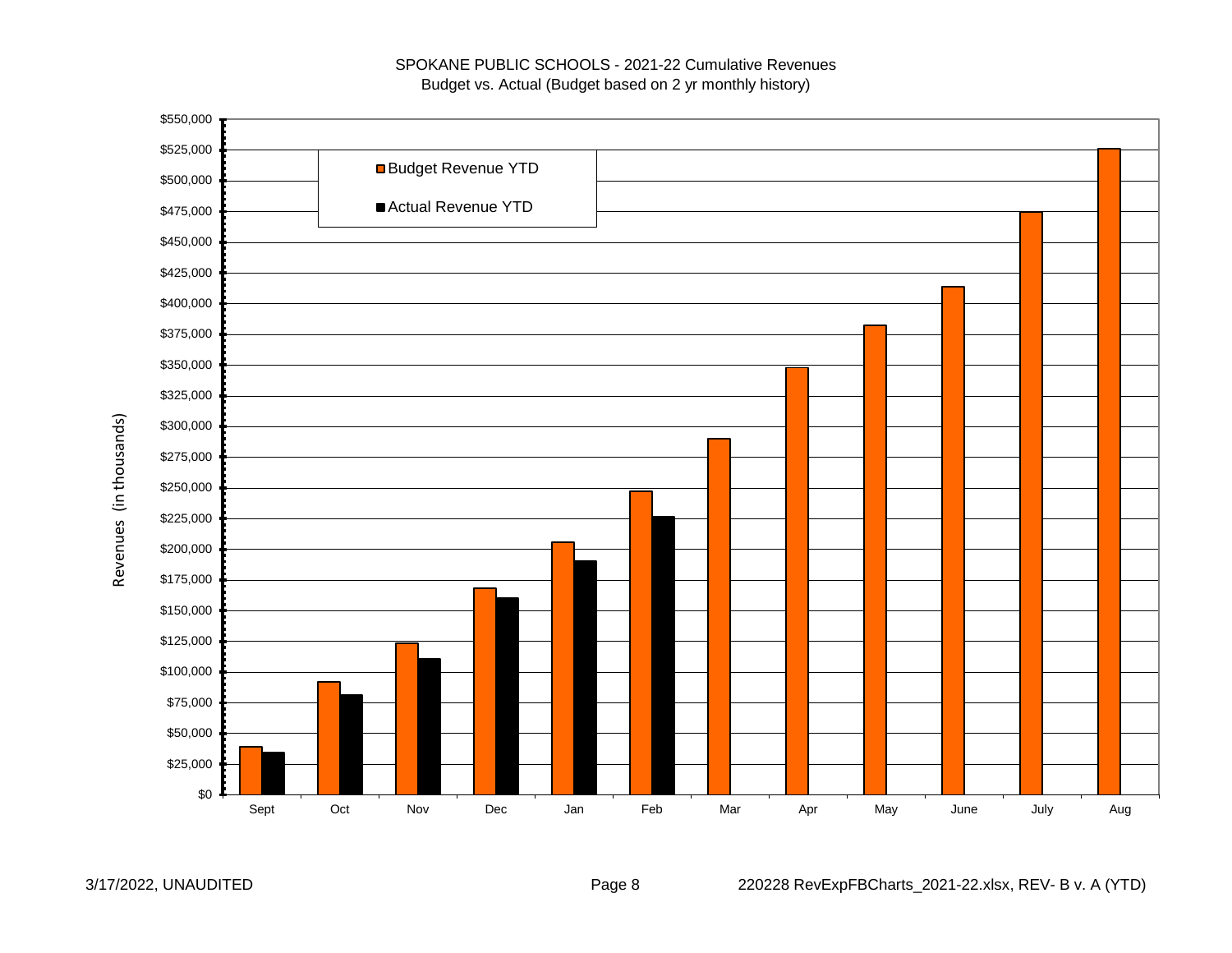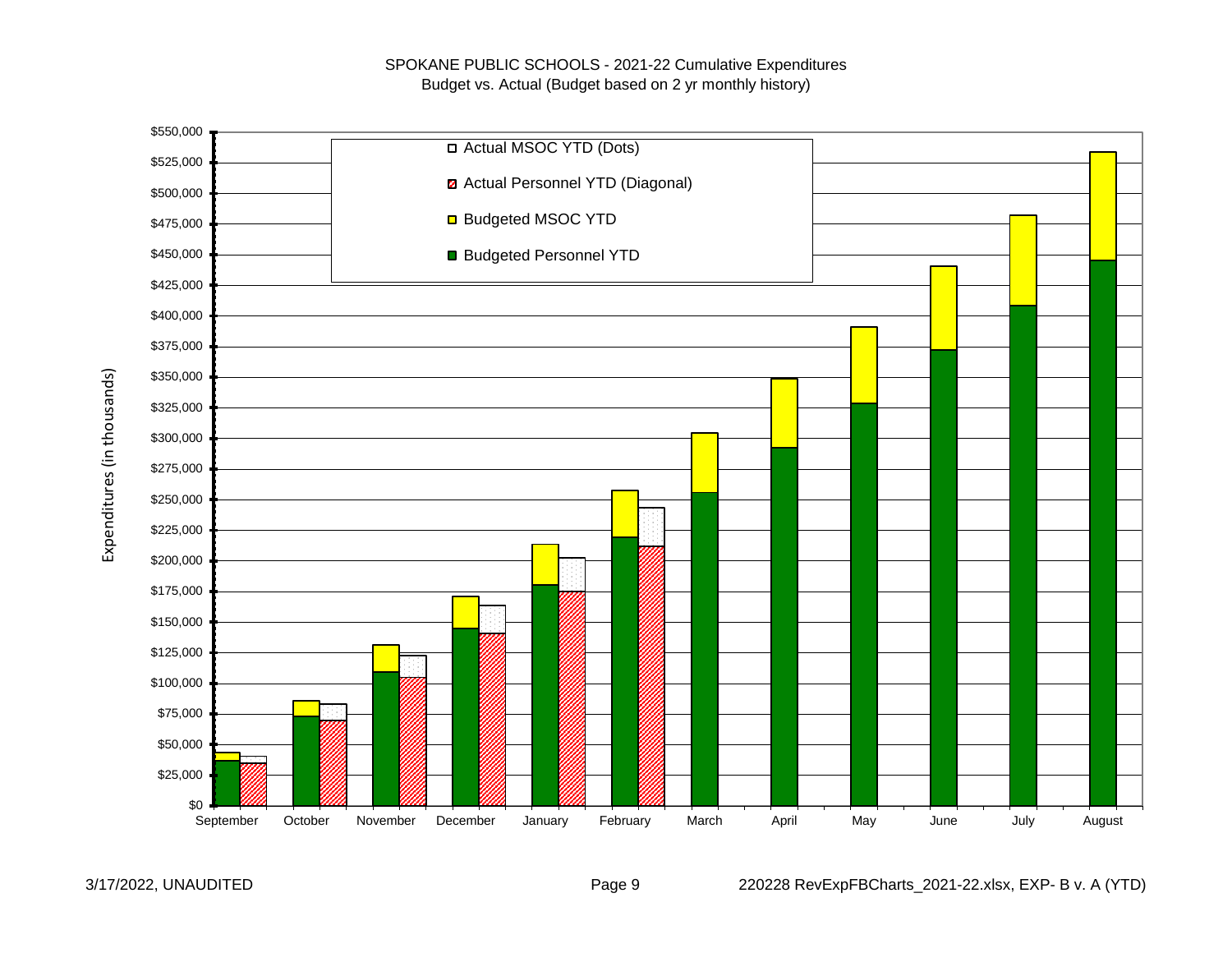

Fund Balance (in thousands) Fund Balance (in thousands)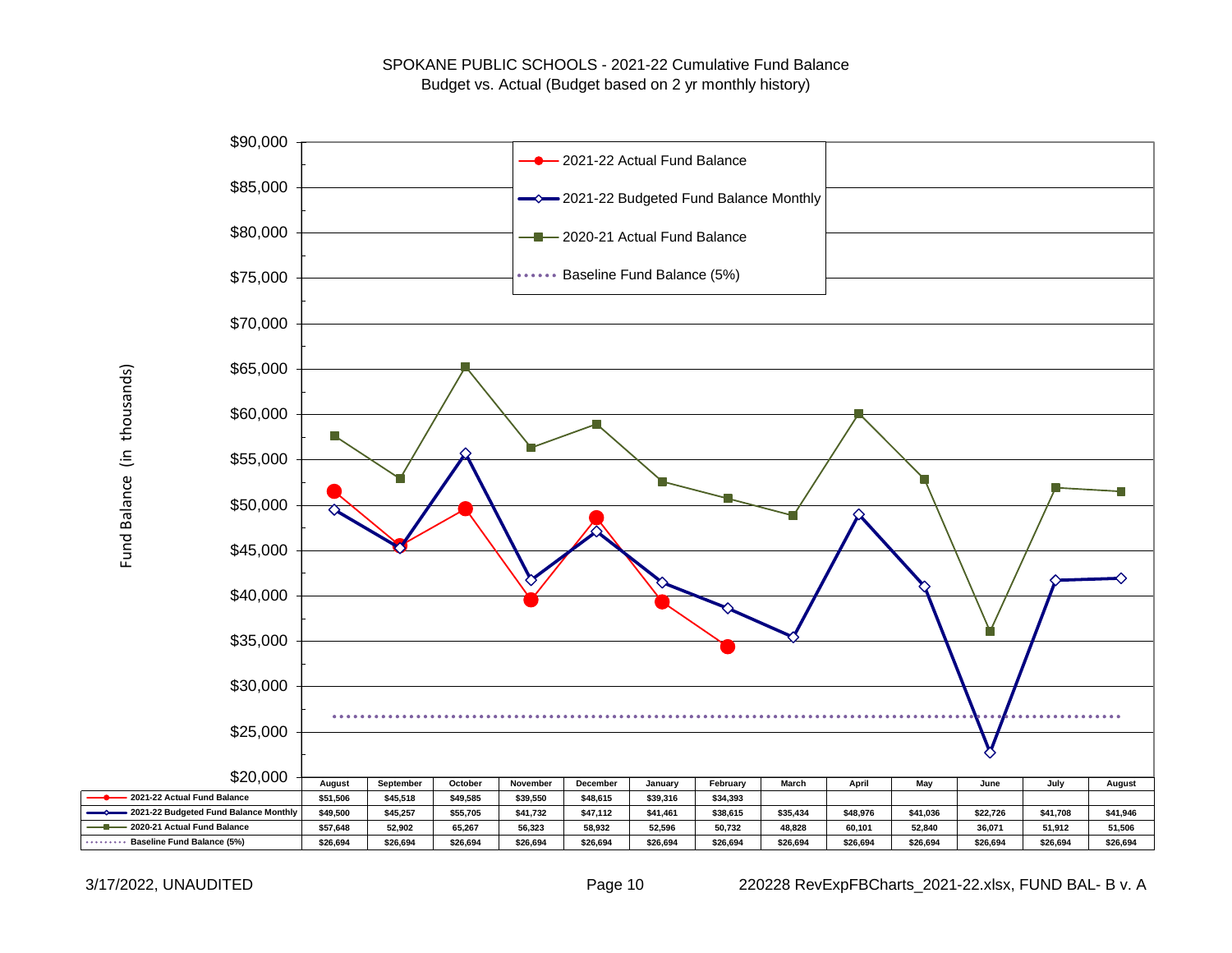## **February 28, 2022 Spokane Public Schools Capital Projects Fund Budget Status Report**

|                                                    |                    | Actual            |                    |        |
|----------------------------------------------------|--------------------|-------------------|--------------------|--------|
|                                                    | Revised            | For               |                    |        |
|                                                    | <b>Budget</b>      | Year              | <b>Balance</b>     | %      |
| <b>Revenues and Other Financing Sources</b>        |                    |                   |                    |        |
| <b>Investment Earnings</b>                         | \$<br>1,731,000.00 | 545,830.02<br>-S  | 1,185,169.98<br>S. | 31.5   |
| <b>State Revenues</b>                              | 27,041,000.00      | (20, 361, 834.34) | 47,402,834.34      | (75.3) |
| Fed Other Agency Grants                            |                    | 712.66            | (712.66)           |        |
| <b>Total Revenues and Other Financing Sources</b>  | 28,772,000.00      | (19, 815, 291.66) | 48,587,291.66      | (68.9) |
|                                                    |                    |                   |                    |        |
| <b>Expenditures and Other Financing Uses</b>       |                    |                   |                    |        |
| 10 Sites                                           |                    | 1,369,726.70      | (1,369,726.70)     |        |
| 20 Buildings                                       | 151,549,000.00     | 42,895,183.75     | 108,653,816.25     | 28.3   |
| 30 Equipment                                       | 5,530,000.00       | 2,176,903.91      | 3,353,096.09       | 39.4   |
| <b>Total Expenditures and Other Financing Uses</b> | 157,079,000.00     | 46,441,814.36     | 110,637,185.64     | 29.6   |
| <b>Beginning Fund Balance</b>                      | 153,100,000.00     | 201,549,204.06    |                    |        |
| <b>Excess Revenues Over/(Under) Expenditures</b>   | (128,307,000.00)   | (66, 257, 106.02) |                    |        |
| <b>Ending Fund Balance</b>                         | 24,793,000.00      | \$135,292,098.04  |                    |        |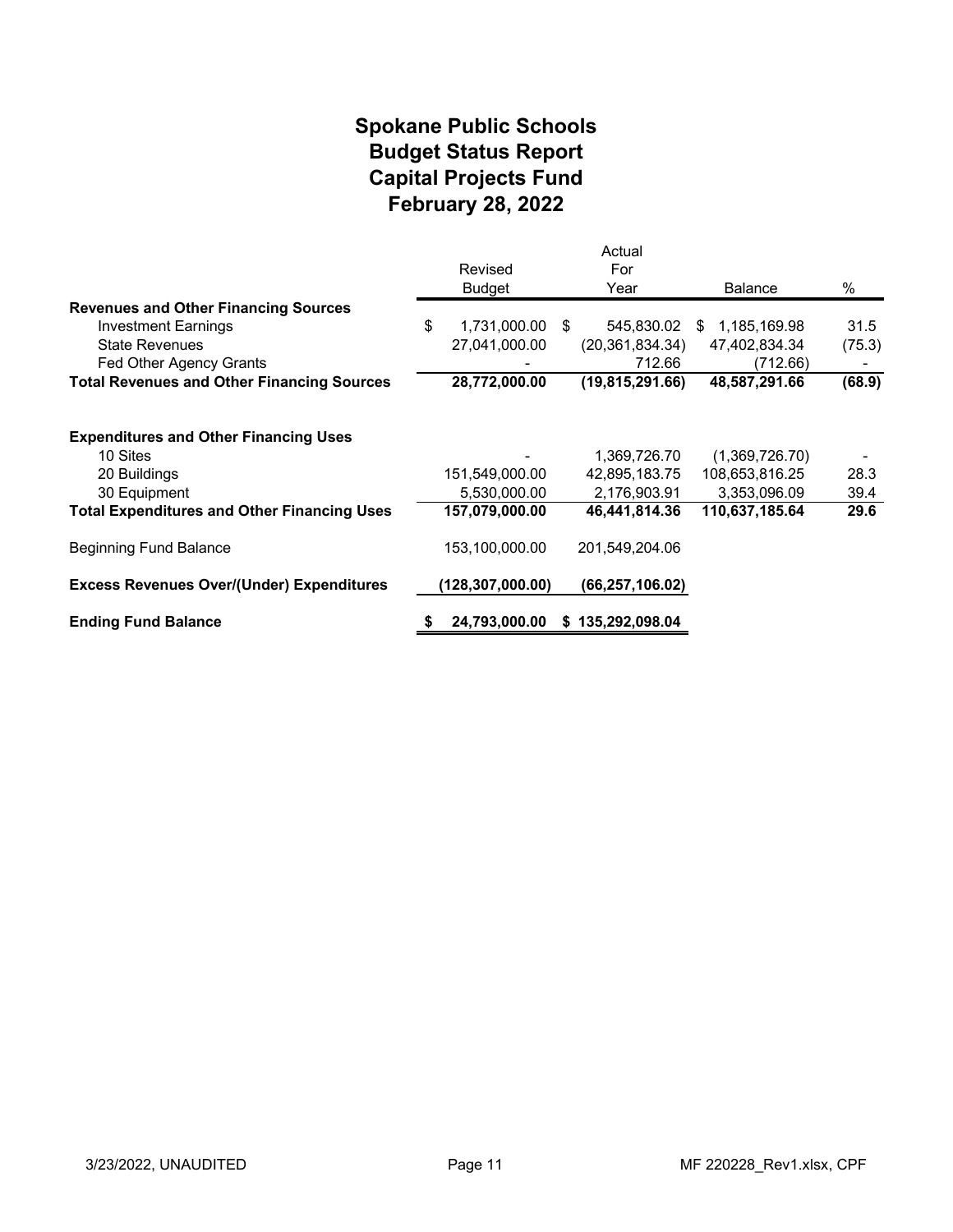## **Spokane Public Schools Debt Service Fund February 28, 2022 Budget Status Report**

|                                                    |                     |    | Actual<br>For   |    |                |      |
|----------------------------------------------------|---------------------|----|-----------------|----|----------------|------|
|                                                    | <b>Budget</b>       |    | Year            |    | <b>Balance</b> | $\%$ |
| <b>Revenues and Other Financing Sources</b>        |                     |    |                 |    |                |      |
| Local Taxes Revenue                                | \$<br>65,600,000.00 | -S | 28,215,348.91   | -S | 37,384,651.09  | 43.0 |
| Local Nontax Revenue                               | 209,000.00          |    | 78,889.03       |    | 130,110.97     | 37.7 |
| Federal Revenue Revenue                            |                     |    |                 |    |                |      |
| <b>Total Revenues and Other Financing Sources</b>  | 65,809,000.00       |    | 28,294,237.94   |    | 37,514,762.06  | 43.0 |
| <b>Expenditures and Other Financing Uses</b>       |                     |    |                 |    |                |      |
| <b>Matured Bond Expenditures</b>                   | 43,900,000.00       |    | 42,960,000.00   |    | 940,000.00     | 97.9 |
| Interest on Bonds                                  | 25,000,000.00       |    | 12,893,156.25   |    | 12,106,843.75  | 51.6 |
| <b>Bond Transfer Fees</b>                          | 100,000.00          |    | 3,195.62        |    | 96,804.38      | 3.2  |
| <b>Total Expenditures and Other Financing Uses</b> | 69,000,000.00       |    | 55,856,351.87   |    | 13,143,648.13  | 81.0 |
| Beginning Fund Balance                             | 30,800,000.00       |    | 35,419,076.75   |    |                |      |
| <b>Excess Revenues Over/(Under) Expenditures</b>   | (3, 191, 000.00)    |    | (27,562,113.93) |    |                |      |
| <b>Ending Fund Balance</b>                         | 27,609,000.00       | S. | 7,856,962.82    |    |                |      |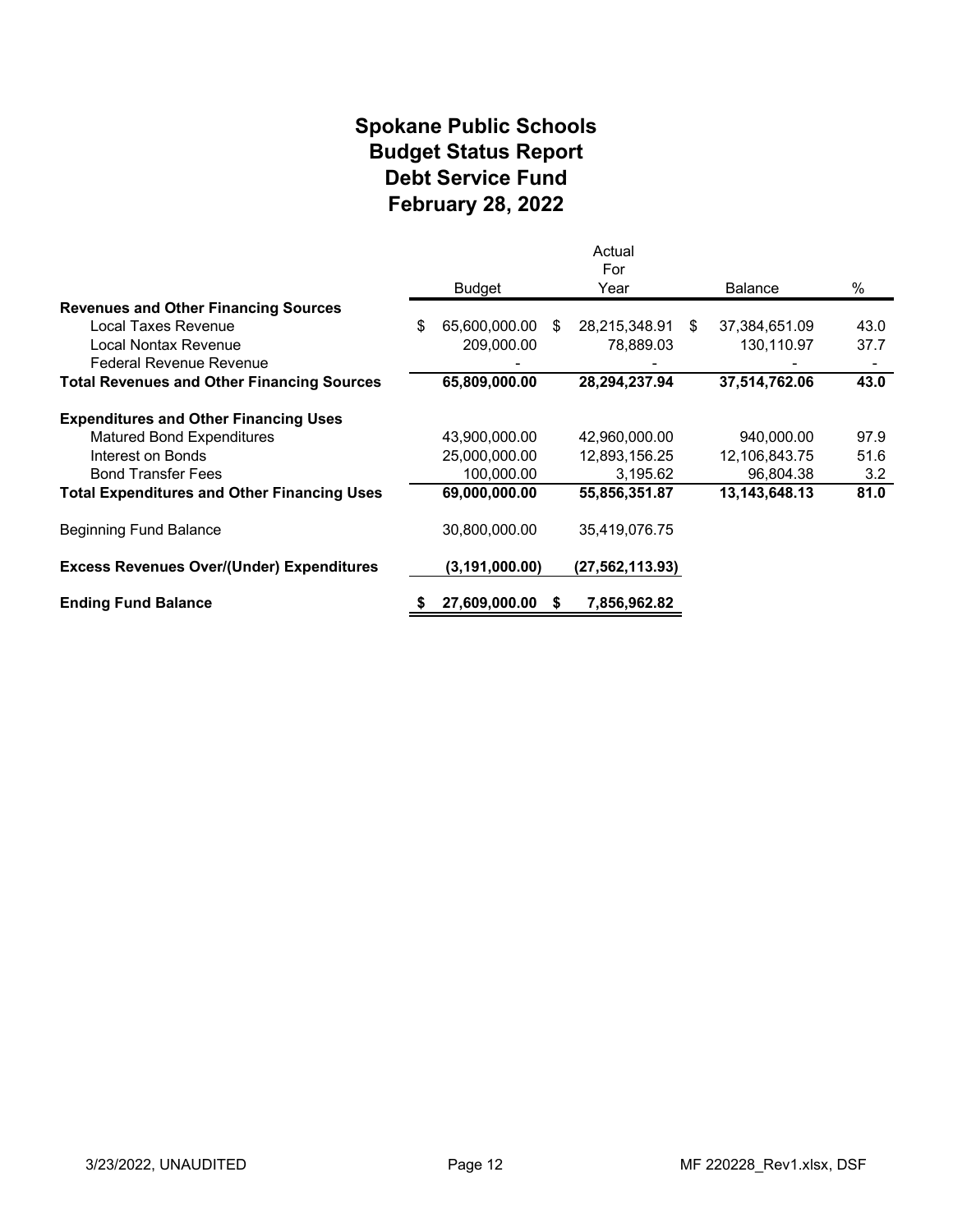# **Spokane Public Schools Associated Student Body February 28, 2022 Budget Status Report**

|                                                  |                  |    | Actual       |    |                |      |
|--------------------------------------------------|------------------|----|--------------|----|----------------|------|
|                                                  | <b>Budget</b>    |    | For<br>Year  |    | <b>Balance</b> | %    |
| <b>Revenues</b>                                  |                  |    |              |    |                |      |
| 100 General ASB                                  | \$<br>575,000.00 | \$ | 231,667.37   | S. | 343,332.63     | 40.3 |
| 200 Athletics                                    | 940,000.00       |    | 295,775.60   |    | 644,224.40     | 31.5 |
| 300 Classes                                      | 703,000.00       |    | 150,372.30   |    | 552,627.70     | 21.4 |
| 400 Clubs                                        | 280,000.00       |    | 70,195.83    |    | 209,804.17     | 25.1 |
| <b>Total Revenues</b>                            | 2,498,000.00     |    | 748,011.10   |    | 1,749,988.90   | 29.9 |
| <b>Expenditures</b>                              |                  |    |              |    |                |      |
| 100 General ASB                                  | 529,000.00       |    | 171,951.65   |    | 357,048.35     | 32.5 |
| 200 Athletics                                    | 1,107,000.00     |    | 297,341.97   |    | 809,658.03     | 26.9 |
| 300 Classes                                      | 709,000.00       |    | 125,089.96   |    | 583,910.04     | 17.6 |
| 400 Clubs                                        | 238,000.00       |    | 61,050.27    |    | 176,949.73     | 25.7 |
| <b>Total Expenditures</b>                        | 2,583,000.00     |    | 655,433.85   |    | 1,927,566.15   | 25.4 |
| <b>Beginning Fund Balance</b>                    | 1,560,000.00     |    | 1,616,137.26 |    |                |      |
| <b>Excess Revenues Over/(Under) Expenditures</b> | (85,000.00)      |    | 92,577.25    |    |                |      |
| <b>Ending Fund Balance</b>                       | 1,475,000.00     | S. | 1,708,714.51 |    |                |      |